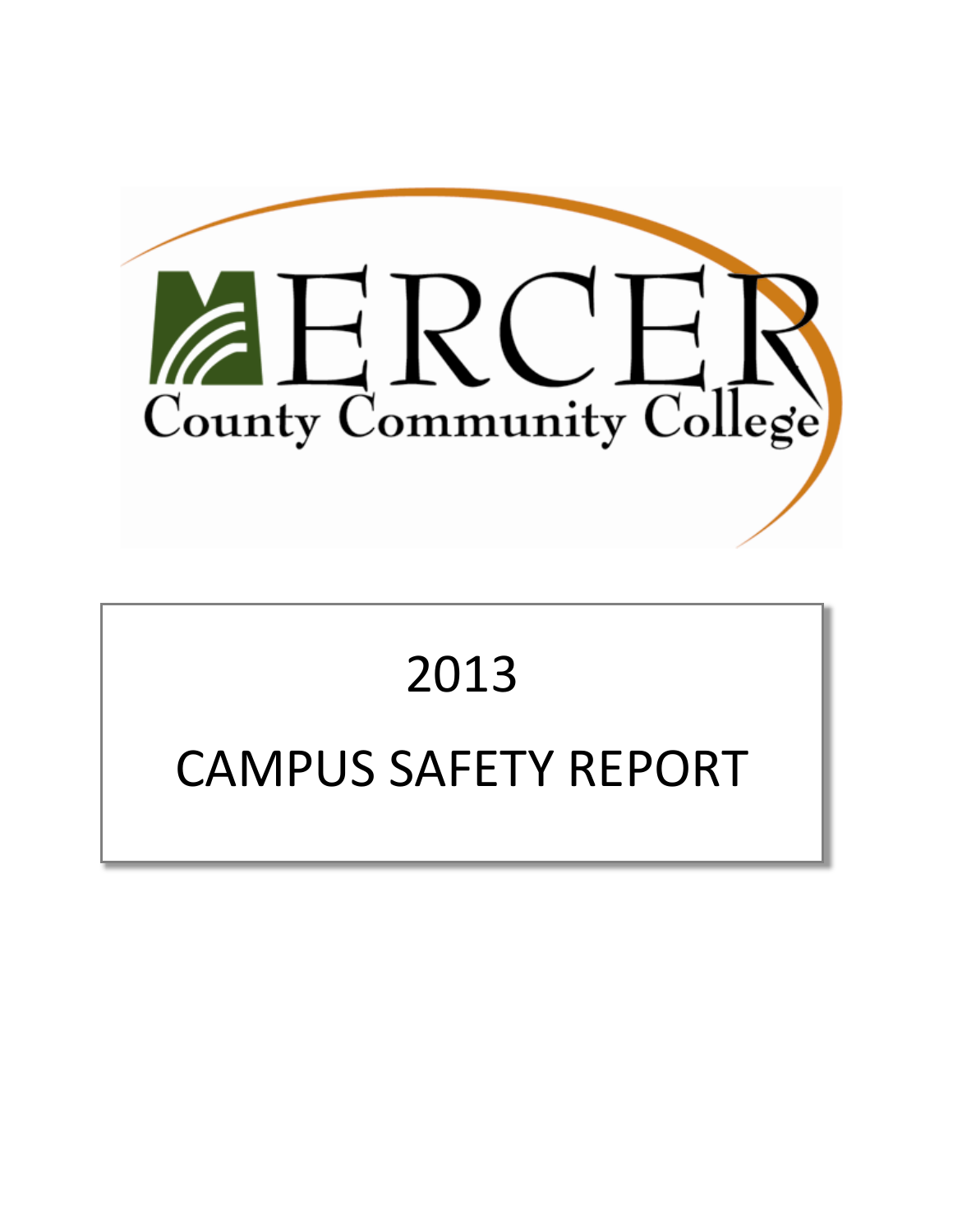The Jeanne Clery Disclosure of Campus Security Policy and Campus Crime Statistics Act (20 USC § 1092(f)) is the landmark federal law, originally known as the Campus Security Act, that requires colleges and universities across the United States to disclose information about crime on and around their campuses. The law is tied to an institution's participation in federal student financial aid programs and it applies to most institutions of higher education both public and private. The Act is enforced by the United States Department of Education.

The law was amended in 1992 to add a requirement that schools afford the victims of campus sexual assault certain basic rights, and was amended again in 1998 to expand the reporting requirements. The 1998amendments also formally named the law in memory of Jeanne Clery. Subsequent amendments in 2000 and2008 added provisions dealing with registered sex offender notification and campus emergency response. The2008 amendments also added a provision to protect crime victims, "whistleblowers", and others from retaliation.

# **The Clery Act requires colleges and universities:**

Publish an Annual Security Report (ASR) by October 1, documenting three calendar years of select campus crime statistics including security policies and procedures and information on the basic rights guaranteed victims of sexual assault. The law requires that schools make the report available to all current students and employees, and prospective students and employees must be notified of its existence and given a copy upon request. Schools may comply with this requirement via the internet if required recipients are notified and provided exact information regarding the on‐line location of the report. Paper copies of the ASR should be available upon request. All crime statistics must be provided to the U.S. Department of Education.

To have a public crime log. Institutions with a police or security department are required to maintain a public crime log documenting the "nature, date, time, and general location of each crime" and its disposition, if known. Incidents must be entered into the log within two business days. The log should be accessible to the public during normal business hours; remain open for 60 days and, subsequently, made available within two business days upon request.

Disclose crime statistics for incidents that occur on campus, in unobstructed public areas immediately adjacent to or running through the campus and at certain non‐campus facilities including Greek housing and remote classrooms. The statistics must be gathered from campus police or security, local law enforcement and other school officials who have "significant responsibility for student and campus activities." The Clery Act requires reporting of crimes in seven major categories: 1. Criminal Homicide, 2. Sex Offenses, 3. Robbery, 4. Aggravated Assault, 5. Burglary, 6. Motor Vehicle Theft and 7. Arson.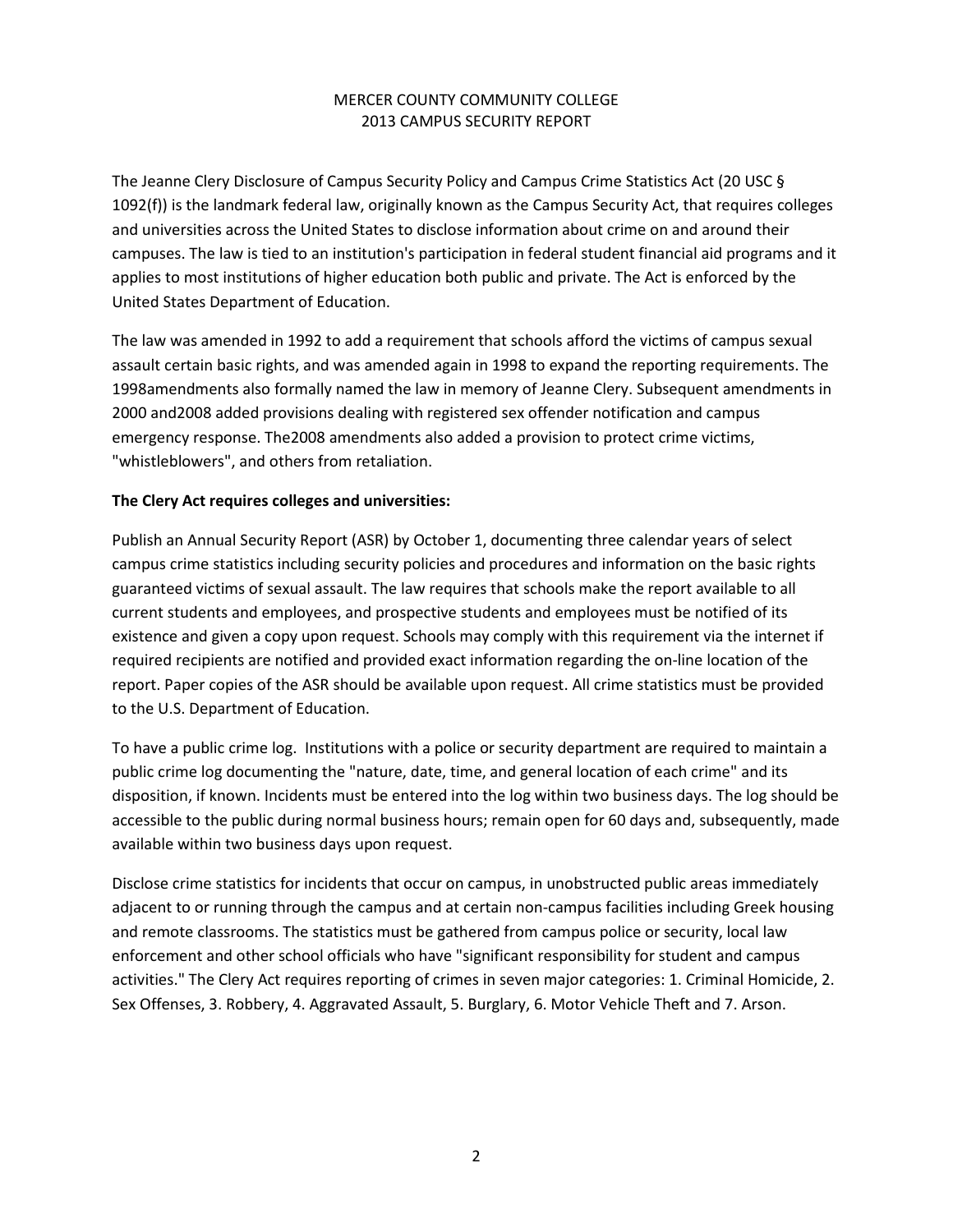Schools are also required to report statistics for the following categories of arrests or referrals for campus disciplinary action (if an arrest was not made):

- 1. Liquor Law Violations
- 2. Drug Law Violations
- 3. Illegal Weapons Possession

Hate crimes must be reported by category of prejudice, including race, gender, religion, sexual orientation, ethnicity, and disability. Statistics are also required for four additional crime categories if the crime committed is classified as a hate crime: 1. Larceny/Theft, 2. Simple Assault, 3. Intimidation, 4. Destruction/Damage/Vandalism of Property.

# **Hate Crimes**

A criminal act motivated by bias against any person or group of persons, or the property of any person or group of persons because of the ethnicity, race, national origin, religion, gender, sexual orientation, or disability of the person or group, or bias based upon the perception that the person or group has one or more of those characteristics. Timely warnings about Clery Act crimes which pose a serious or ongoing threat to students and employees. Institutions must provide timely warnings in a manner likely to reach all members of the campus community. This mandate has been part of the Clery Act since its inception in 1990. Timely warnings are limited to those crimes an institution is required to report and include in its ASR. There are differences between what constitutes a timely warning and an emergency notification; however, both systems are in place to safeguard students and campus employees.

## **Emergency Operations Plan**

Devise an emergency response, notification and testing policy. Institutions are required to inform the campus community about a "significant emergency or dangerous situation involving an immediate threat to the health or safety of students or employees occurring on the campus." An emergency response expands the definition of timely warning as it includes both Clery Act crimes and other types of emergencies (i.e., a fire or infectious disease outbreak). Colleges and universities with and without on‐ campus residential facilities must have emergency response and evacuation procedures in place. Institutions are mandated to disclose a summary of these procedures in their ASR. Additionally, compliance requires one test of the emergency response procedures annually and policies for publicizing those procedures in conjunction with the annual test.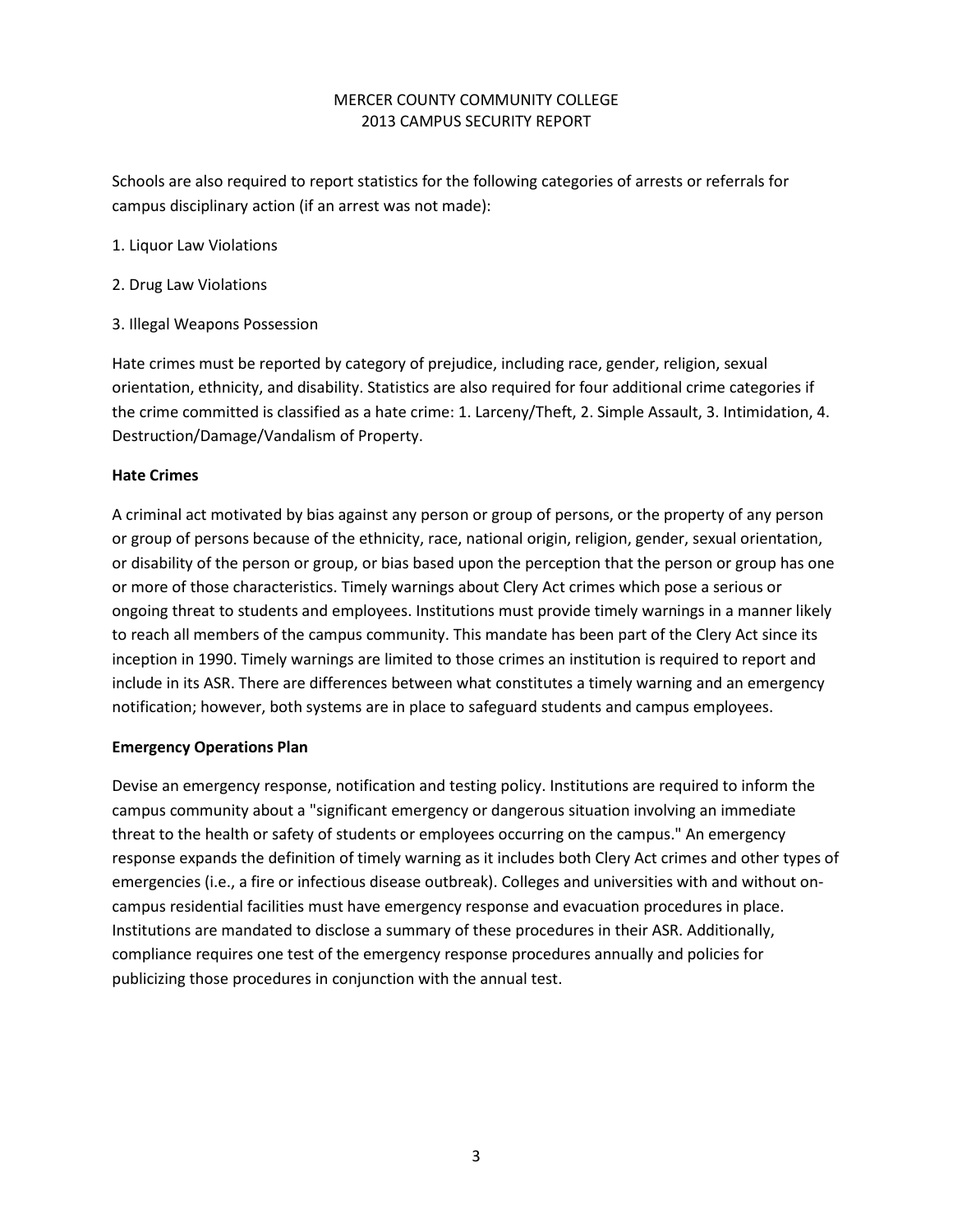# **Mission Statement: Mercer County Community College**

Mercer County Community College is concerned about the safety and welfare of all campus members and guests and commits itself to promoting a safe and secure environment. Because no campus can totally isolate itself from crime, Mercer County Community College has developed a series of policies and procedures designed to ensure that every possible precaution is taken to protect the campus community.

# **College Safety and Security Office Information**

The Office of College Safety and Security reports directly to the Vice President/Chief Business Officer of the College. The Office of College Safety and Security works closely with all departments of the College to ensure that safety policy and procedures are uniformly executed and conveyed in a clear and consistent manner to all the College's students, faculty, and staff.

The main office is located at 1200 Old Trenton Road, West Windsor, New Jersey. It is open 24 hours a day, 365 days a year. Uniformed Campus Safety officers, a supervisor, and a director provide around‐ the‐clock patrol and services to the campus community. All Campus Safety officers are licensed in the state of NJ as unarmed private security officers. They have the same arrest powers as a private citizen as provided in the NJ Revised Statutes.

Campus Safety officers are responsible for a full range of safety services to the Mercer County Community College community, including all crime report investigations, medical emergencies, fire emergencies, traffic accidents, and enforcement of all College policies including those relating to alcohol use, drug use, and weapons possession. Campus Safety officers submit incident reports on all crimes on campus reported to the department. These incident reports are than filed with the appropriate local police department (Hamilton, Lawrence, Trenton and West Windsor Police Departments) and automatically become part of its record‐keeping process. All serial numbers of vehicles and property stolen from campus are reported through the appropriate police department and reported to the National Crime Information Center (NCIC). All criminal activity, suspicious activity, and other emergencies on campus should be reported directly to the Office of College Safety and Security by any member or guest of the Mercer County Community College community. Security Officers can be contacted by using any interior emergency phone or by dialing 3200 within the college. Campus Safety officers will respond to you anywhere on campus to investigate and inquire about any of these events.

# **Campus Law Enforcement Authority**

The Office of College Safety and Security officers at Mercer County Community College have the authority to ask persons for identification and to determine whether individuals have lawful business at Mercer County Community College. Security officers have the authority to issue summons related to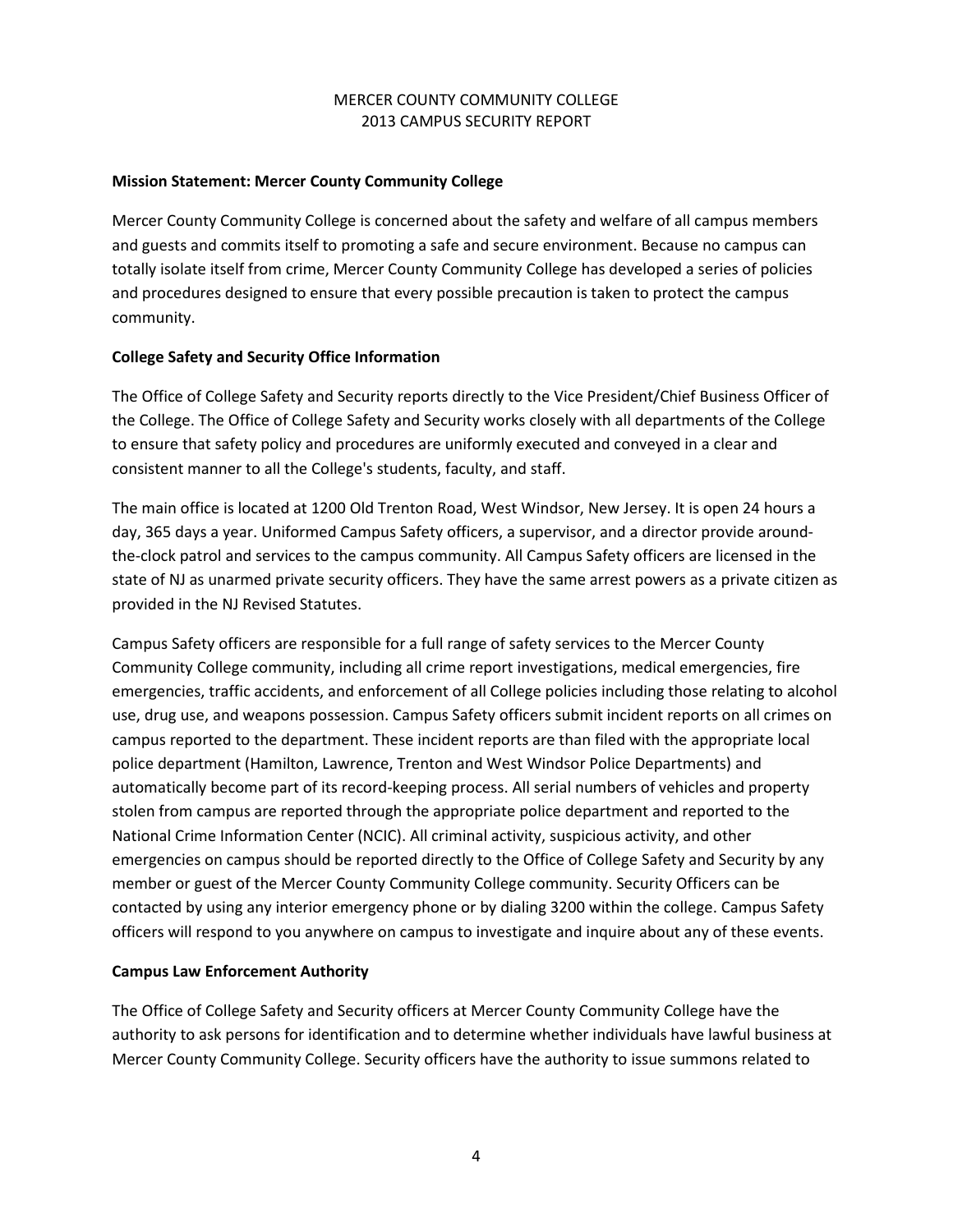parking and violations of campus policy. Fines resulting from any violation shall be paid at the Bursars Office. Outstanding fines may be billed to financial accounts of students, faculty, and staff. Criminal incidents are referred to the local police who have jurisdiction on the campus. The Office of College Safety and Security at Mercer County Community College maintains a highly professional working relationship with the West Windsor, Trenton and Hamilton Police Departments as well as the Mercer County Sheriff's Department. All crime victims and witnesses are strongly encouraged to immediately report the crime to the College Safety and Security Office and the appropriate police agency. Prompt reporting will assure timely warning notices on‐campus and timely disclosure of crime statistics.

# **Alcohol Policy**

Mercer County Community College seeks to encourage and sustain an academic environment that both respects individual freedom and promotes the health, safety, and welfare of all members of the community. In keeping with these objectives, the College has established a policy and guidelines governing the distribution and consumption of alcoholic beverages on the College campus, consistent with laws of the state of NJ. Under-age possession and/or consumption of alcoholic beverages are not permitted on property owned or controlled by the College. Intentionally or knowingly selling, or intentionally or knowingly "furnishing" alcoholic beverages to persons under the age of 21, or to persons obviously inebriated, is not permitted on property owned or controlled by the College.

Alcohol can be served at public events only to those over the age of 21 and only if in conformity with those requirements of the NJ Liquor Control Commission and the College regarding the serving of alcohol. Arrangements for serving alcohol at public events must be made through the Office of the Dean for Students Affairs in the Student Center on the West Windsor campus.

Any individual known to be in violation of the College alcohol policy is subject to disciplinary action and possible arrest, imprisonment, or fine according to state or federal law.

## **Illegal Drugs**

Mercer County Community College does not condone possession, use, or distribution of any and all illegal drugs by anyone in any campus facility. Any individual known to be possessing, using, or distributing such drugs is subject to disciplinary action and possible arrest, imprisonment, or fine according to state or federal law.

## **Weapons**

For the safety of everyone, all types of weapons are prohibited on campus. Anyone possessing or using weapons can and will be subject to disciplinary action. "Weapon" means anything readily capable of lethal use or of inflicting serious bodily injury. The term includes, but is not limited to, all: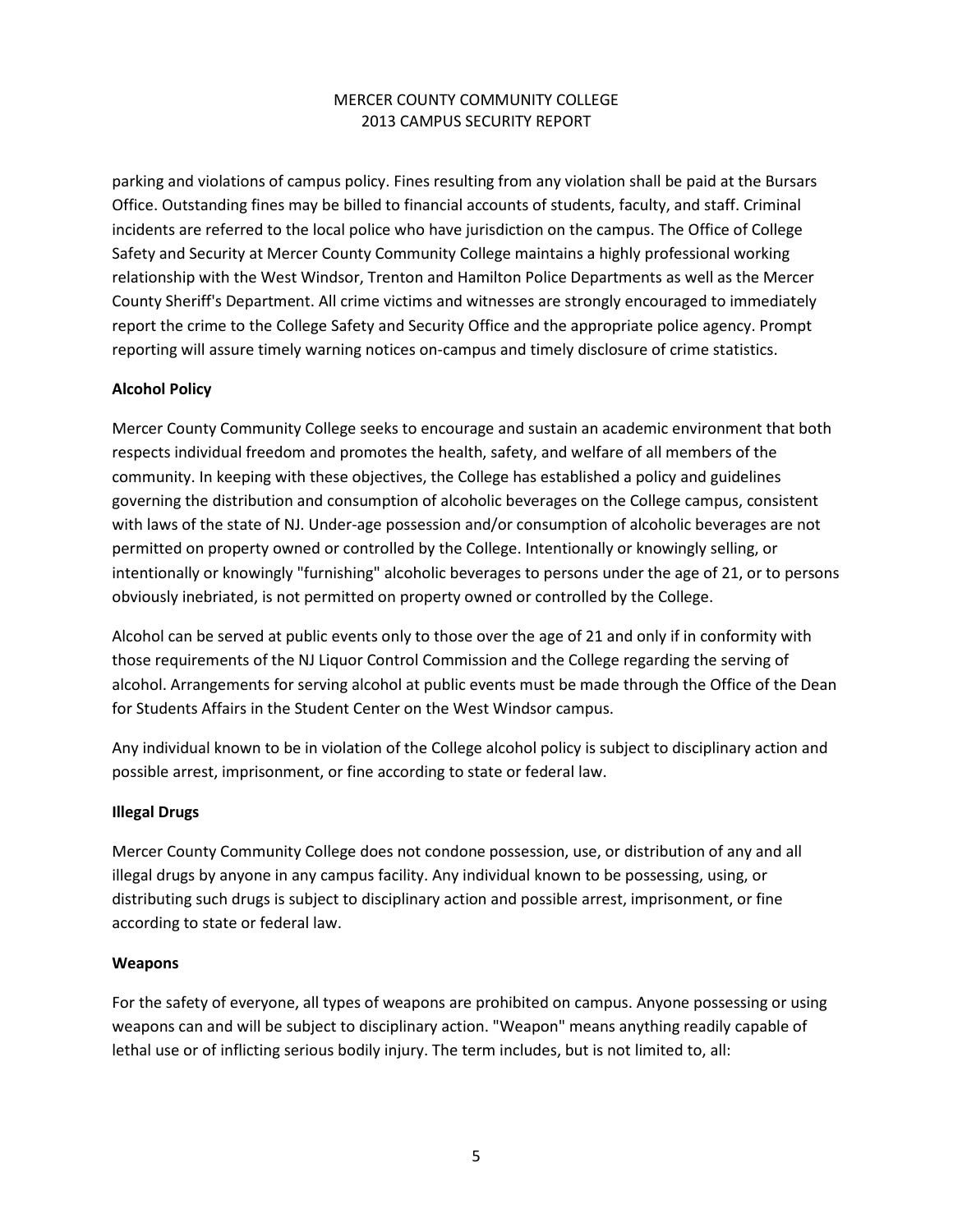1. Firearms, even though not loaded or lacking a clip or other component to render them immediately operable;

2. Components which can be readily assembled into a weapon;

3. Gravity knives, switch‐blades, knives, daggers, dirks, stilettos, or other dangerous knives, billies, blackjacks, bludgeons, metal knuckles, sandclubs, slingshots, cestus or similar leather bands studded with metal filings or razorblades imbedded in wood; and

4. Stun guns and any other weapon or other device which projects, releases or emits tear gas or any other substance intended to produce temporary physical discomfort or permanent injury through being vaporized or otherwise dispensed in the air.

# **Daily Crime Log**

Campus Safety maintains a daily crime log that lists all reported crimes. The log outlines the logistics of the crime (date, time, location), the nature of the crime, and how the crime was handled.

# **Crime Statistics**

The Office of Campus Safety, under the direction of the director or his or her designee, gathers and compiles Mercer County Community College's crime statistics. In addition to the crimes reported to Campus Safety, the director also solicits information from the Office of the Dean of Students and the Department of Physical Education and Athletics. Crime statistics in this report from off-campus venues and adjacent streets are compiled in collaboration with the appropriate local police department.

These crime statistics are substantiated by the Office of Campus Safety in collaboration with the dean of students, the director of physical education and athletics, and the appropriate local police department. Double counting of these crimes is avoided by an oversight process conducted by the director of campus safety.

It should be noted that the Campus Security Act was amended in 1998. Any marked increase across years or in the revised statistics from previous years can be accounted for by the fact that the geographic boundaries for reporting were greatly expanded in 1998, and reporting of drug, alcohol, and weapons violations was also broadened to include not only arrests but also disciplinary referrals.

The Office of Campus Safety is committed to working with the Mercer County Community College community to resolve all criminal matters in a timely fashion. All members of the Office of Campus Safety know that for this to happen they must cooperate and work hand‐in‐hand with faculty, staff, and students. By working together, the Office of Campus Safety and the College community can create a safe and secure environment.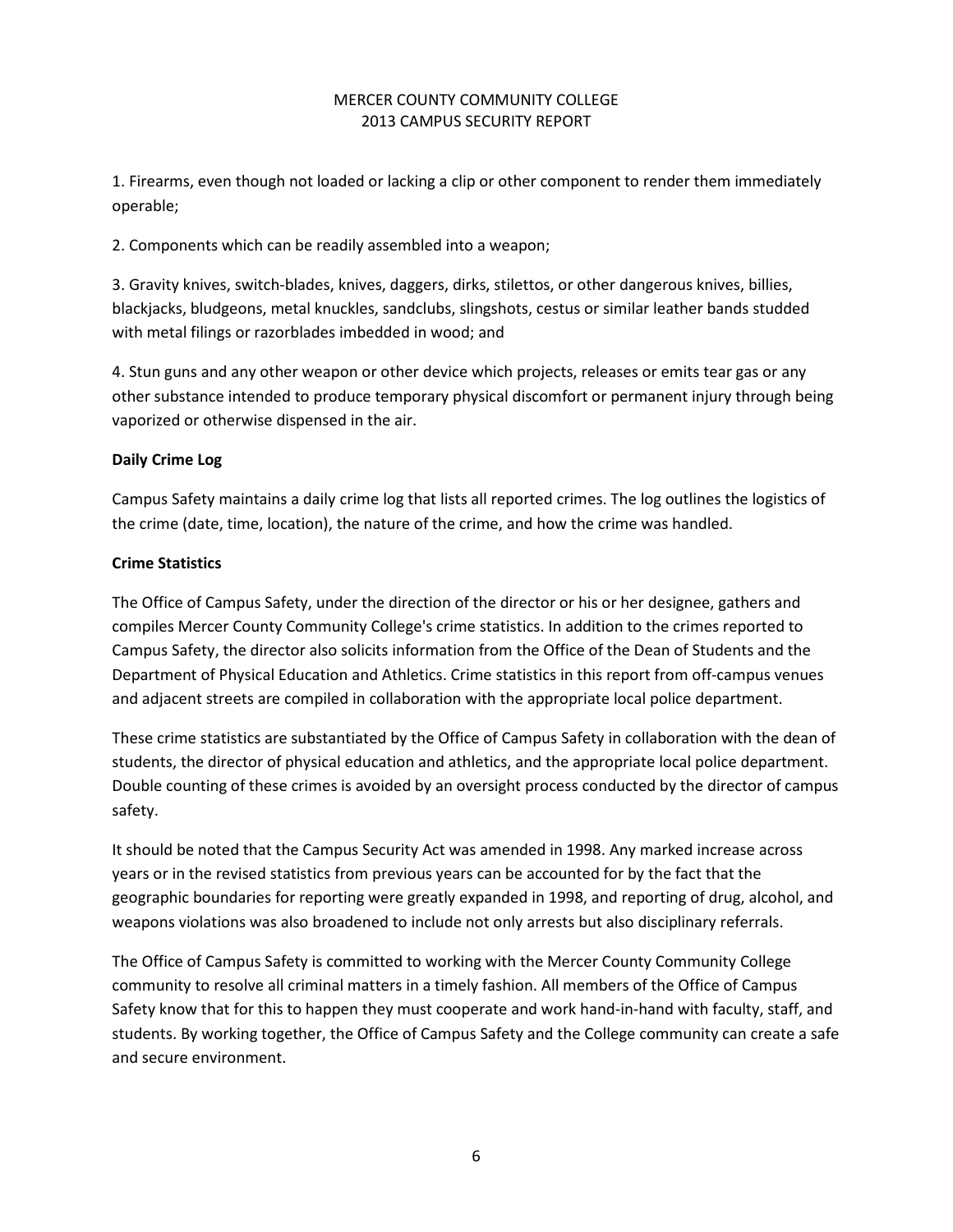## **Sex Offender Registration Statement**

In accordance to the "Campus Sex Crimes Prevention Act" of 2000, which amends the Jacob Wetterling Crimes Against Children and Sexually Violent Offender Campus Security Report 2012 Page 6 of 22 Registration Act, the Jeanne Clery Act and the Family Educational Rights and Privacy Act of 1974, Mercer County Community College, Office Of College Safety and Security is providing a link to the New Jersey State Police Sex Offender Registry. The New Jersey State Police is responsible for maintaining this registry. Follow the link here to access the New Jersey State Police website. [http://www.nj.gov/njsp/info/reg\\_sexoffend.html>](http://www.nj.gov/njsp/info/reg_sexoffend.html)

This act requires institutions of higher education to issue a statement advising the campus community where law enforcement information provided by a State concerning registered sex offenders may be obtained. It also requires sex offenders already required to register in a State to provide notice of each institution of higher education in that State at which the person is employed, carries a vocation, or is a student.

In accordance with New Jersey law, individuals who have been convicted, adjudicated delinquent or found not guilty by reason of insanity for a sex offense must register under New Jersey's Megan's Law. The specific offenses for which registration is required can be found in New Jersey Code at 2C:7‐2. Consistent with this public safety purpose of Megan's Law, the Internet registry law expressly prohibits the use of registry information for the purpose of applying for, obtaining, or denying health insurance, insurance, loans, credit, education, scholarships or fellowships, benefits privileges or services provided by any business establishment (unless for a purpose consistent with the enhancement of public safety), or housing or accommodations.

The law also makes it a crime, punishable by a term of imprisonment between three and five years and a fine of up to \$15,000, to use registry information to commit a criminal offense, and makes it a disorderly persons offense, punishable by a fine of up to \$1,000, to use registry information to commit any disorderly persons or petty disorderly persons offense. These charges would be in addition to any charges related to the underlying criminal act committed.

## **Preventing and Responding to Sex Offenses Statement**

For those who are victims of a sexual assault at this institution, the first priority should be to get to a place of safety and then to obtain necessary medical treatment. The Office of College Safety and Security strongly advocates that a victim of sexual assault report the incident in a timely manner. Time is a critical factor for evidence collection and preservation. An assault should be reported directly to the appropriate local police department and/or the Office of College Safety and Security. The filing of a police report will not subject the victim to scrutiny or judgmental opinions. Filing a police report will: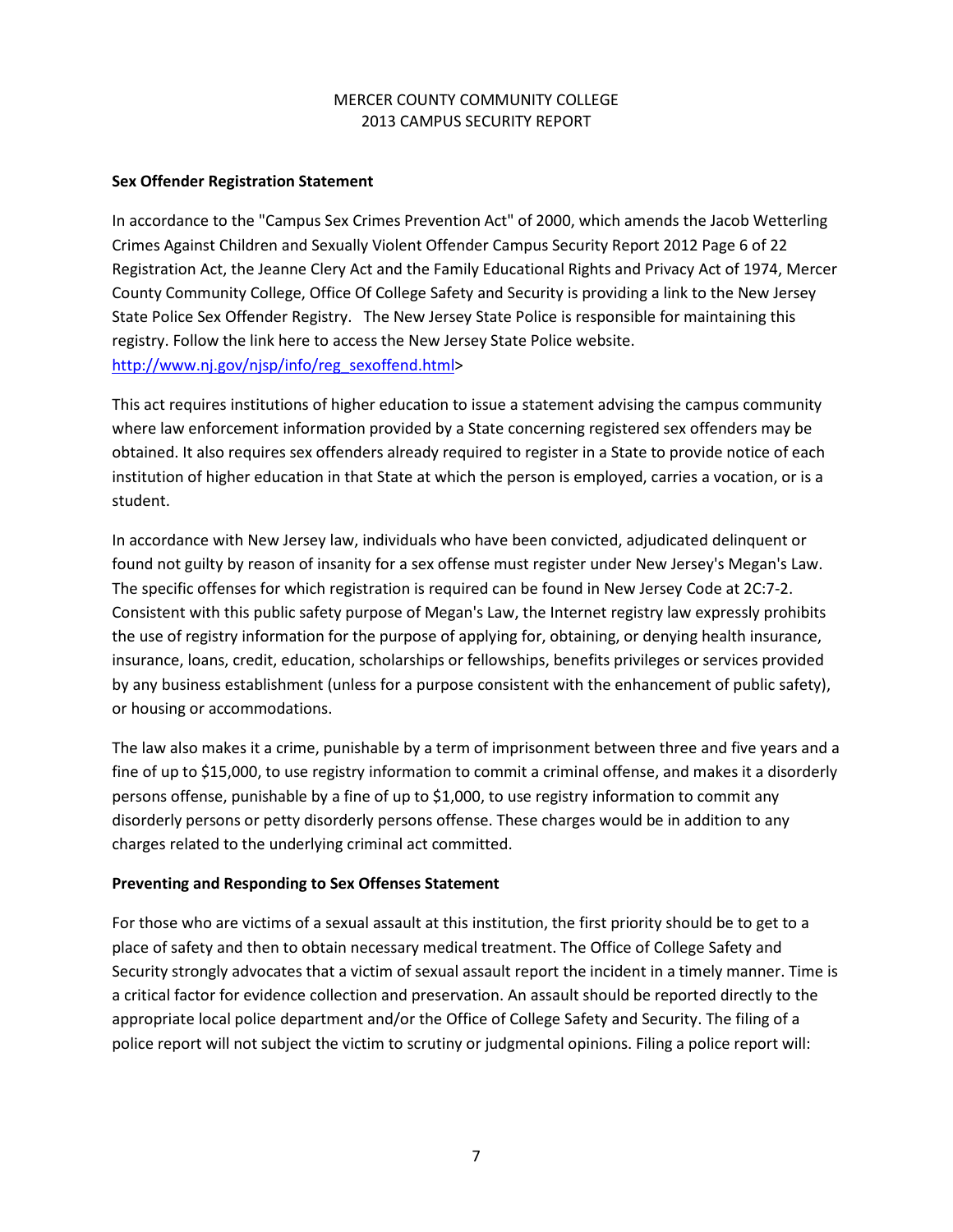Ensure that a victim of sexual assault receives the necessary medical treatment and tests, at no expense to the victim. Provide the opportunity for collection of evidence helpful in prosecution, which cannot be obtained later. (Ideally a victim of sexual assault should not wash, douche, use the toilet, or change clothing prior to a medical/legal exam.)

Assure the victim has access to free confidential counseling from counselors specifically trained in the area of sexual assault crisis intervention. When a sexual assault victim contacts the local police department, the Mercer County Prosecutors Office Sex Crimes Unit will be notified as well.

The victim of a sexual assault will receive assistance from both the local police department and Mercer County Prosecutors office with regard to the investigation and all criminal justice system proceedings.

Counseling options are available through the local police departments and the Mercer County Prosecutors Office of Victim Witness Advocacy. The Office of Victim Witness Advocacy provides crime victims and witnesses with services designed to help them cope with the aftermath of victimization and make their participation in the criminal justice process less difficult and burdensome. The unit strives to afford the highest quality of services to the greatest number of victims. One of the unit's most crucial responsibilities is keeping victims and witnesses advised of their current case status. This is accomplished through a series of letters mailed at each significant phase of the criminal prosecution.

Another essential role of the Victim Witness staff is to advocate for victims and promote their rights within the criminal justice system. The office provides emotional support, crisis intervention, referrals, court accompaniment and information to victims and witnesses. In addition to assisting with restitution requests, staff members help victims complete and file claims with the Victims of Crime Compensation Board. One of the most important and basic rights of victims during the criminal justice process is the right to participate. Advocates ensure that victims are afforded that right by providing guidance and support. In a related vein, the office also notifies victims of inmate releases on bail, parole eligibility and sentence expiration so that victims can take appropriate steps to object or prepare for the inmate's release.

In addition to these direct victim services, the office maintains strong partnerships with allied professionals, other victim service providers and leaders in the community to ensure that a comprehensive network of services and support is available. The unit has a trained staff of victim witness advocates and support personnel. Bilingual (English/Spanish) staff members are available. Student interns and/or volunteers occasionally provide part‐time assistance.

For more information, contact the Mercer County Prosecutor's Office of Victim Witness Advocacy at 609.989.6428.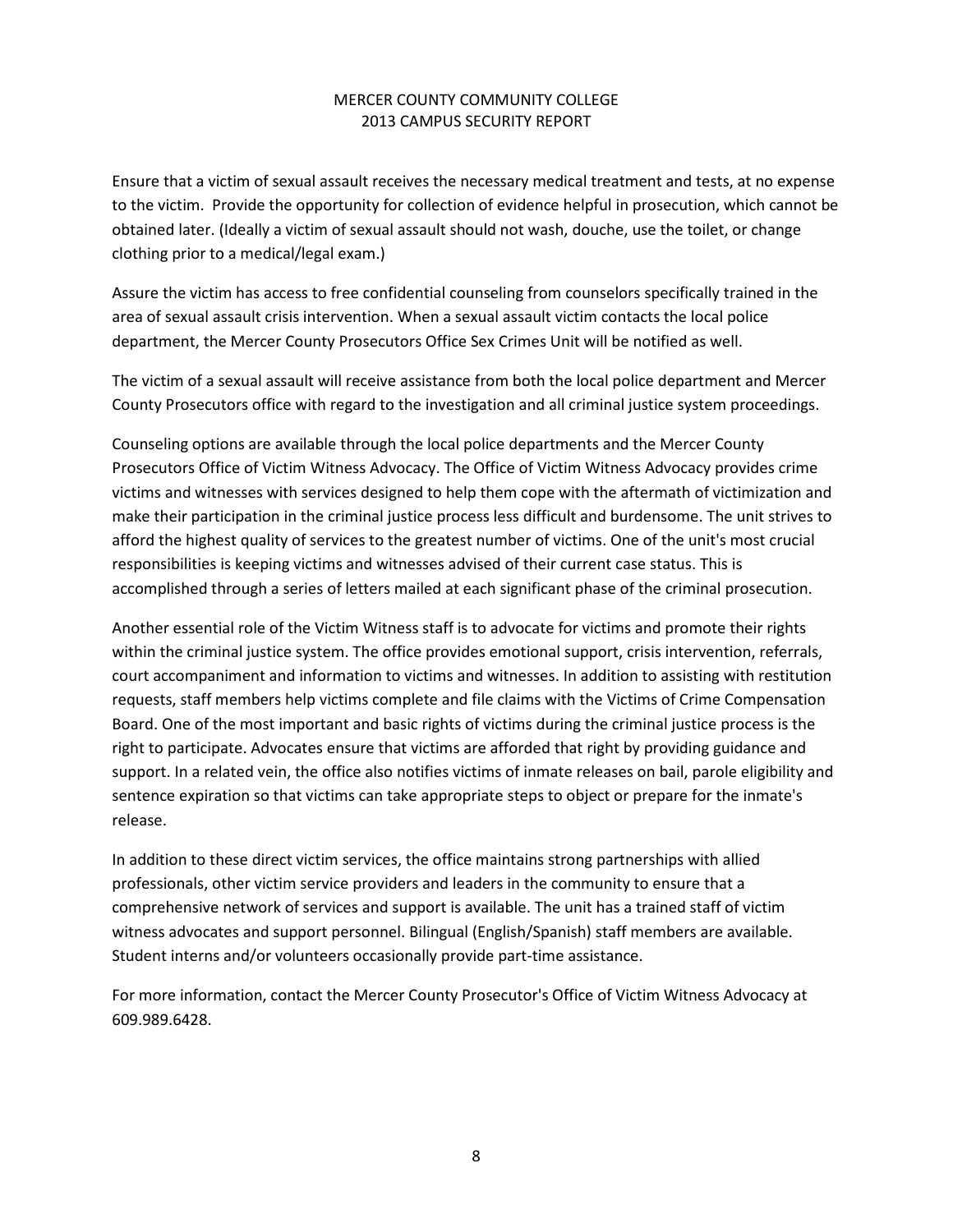Disciplinary proceedings, as well as guidelines for cases involving sexual misconduct/sexual harassment are detailed in the Student Handbook. The Handbook provides information regarding the judicial procedures. A student found guilty of violating the college's sexual misconduct/sexual harassment policy could be criminally prosecuted in the state courts and may be suspended or expelled from the college.

# **Timely Warnings Statement**

In the event that a situation arises, either on or off campus, that, in the judgment of the director of College Safety and Security, constitutes an ongoing or continuing threat, a campus wide "timely warning" will be issued. Timely Warnings will be issued through M‐Alert ‐ The College Emergency Alert Messaging System.

M‐Alert is the emergency messaging system implemented by Mercer County Community College. This system enables MCCC administrative, safety and security professionals to reach all students, faculty, and staff members with time‐sensitive messages via voice recording, e‐ mail, and text messaging. During unforeseen events, critical situations, or emergencies, the College may employ this system to broadcast pertinent information and provide details on appropriate response.

M‐Alert helps MCCC provide a safer environment, enhance emergency preparedness, and keep its students and employees better informed. In order to ensure that the M‐Alert system is effective, all employees and students must provide current contact information. Update your contact information immediately. (Via the Student or Employee MCCC web portal.) Accurate and timely information is essential in order for the Office of College Safety and Security to help everyone in the event of an emergency.

# **Emergency Notifications Statement**

In the event of a confirmed significant emergency or dangerous situation involving an immediate threat to the health and/or safety of students or employees occurring on the campus, Mercer County Community College will immediately notify the campus community. An "immediate" threat as used here encompasses an imminent or impending threat. Some examples of significant emergencies or dangerous situations are but not limited to outbreak of meningitis, norovirus or other serious illness, approaching tornado, hurricane or other extreme weather conditions, earthquake, gas leak, terrorist incident, armed intruder, bomb threat, civil unrest or rioting and explosion.

The College President is responsible for the overall direction of the campus emergency response. The authority to declare a Campus State of Emergency rests with the President or the Vice President of Administration and Chief Business Officer. In the event that a situation arises, either on or off campus, a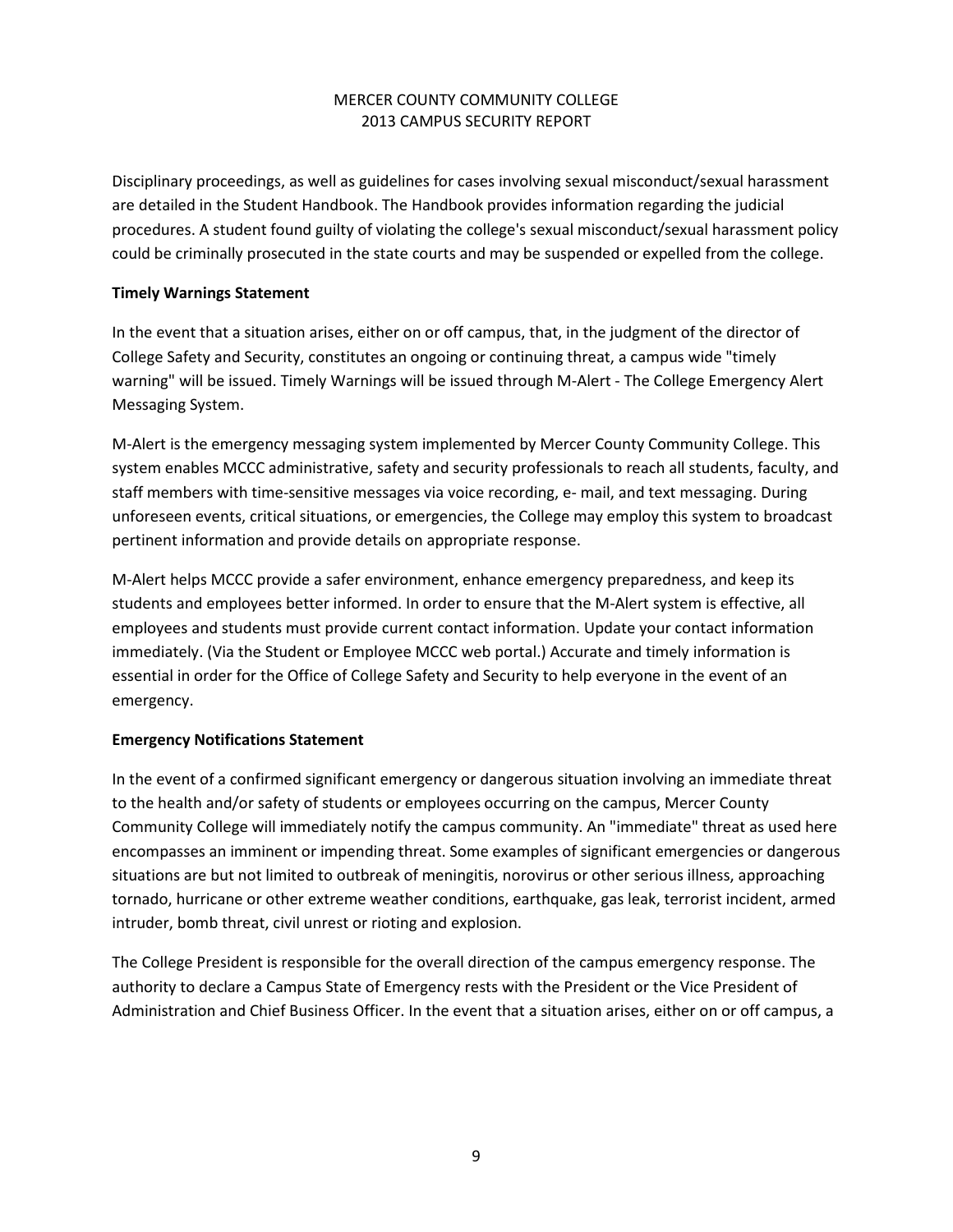campus wide "emergency notification" will be issued. Emergency notifications will be issued through M‐ Alert ‐ The College Emergency Alert Messaging System. During unforeseen events, critical situations, or emergencies, the College may employ this system to broadcast pertinent information and provide details on appropriate response.

#### **Crime Prevention Tips**

Call 3200 and/or 3503 from any campus phone to report an emergency.

Value your safety as well as the safety of others.

Always be aware of your surroundings.

Report all suspicious persons or activities, safety hazards or unsafe lighting to the Office of

College Safety and Security at 609.570‐3503.

Don't walk alone. Get a friend to walk with you. Call the Office of College Safety and Security at 609.570‐3503 for a Safety Escort.

At night, always choose a well‐lit and well‐populated walking route.

Develop a relationship with your class mates; encourage checking in with each other.

Have your keys in hand before you get to your vehicle.

Never take shortcuts through poorly lit areas.

Keep your vehicle doors locked at all times with your windows up. Do not leave valuables such as electronics, clothing, loose change or other personal items in your car. If you need to leave anything in your vehicle, do not leave it in plain sight.

Never leave your book bag, purse, laptop or other valuables unattended.

The Office of College Safety and Security is committed to working with the Mercer County Community College community to resolve all criminal matters in a timely fashion. All members of the Office of Campus Safety know that for this to happen they must cooperate and work hand-in-hand with faculty, staff, and students of Mercer County Community College. By working together, the Office of College Safety and Security and the College community can create a safe and secure environment.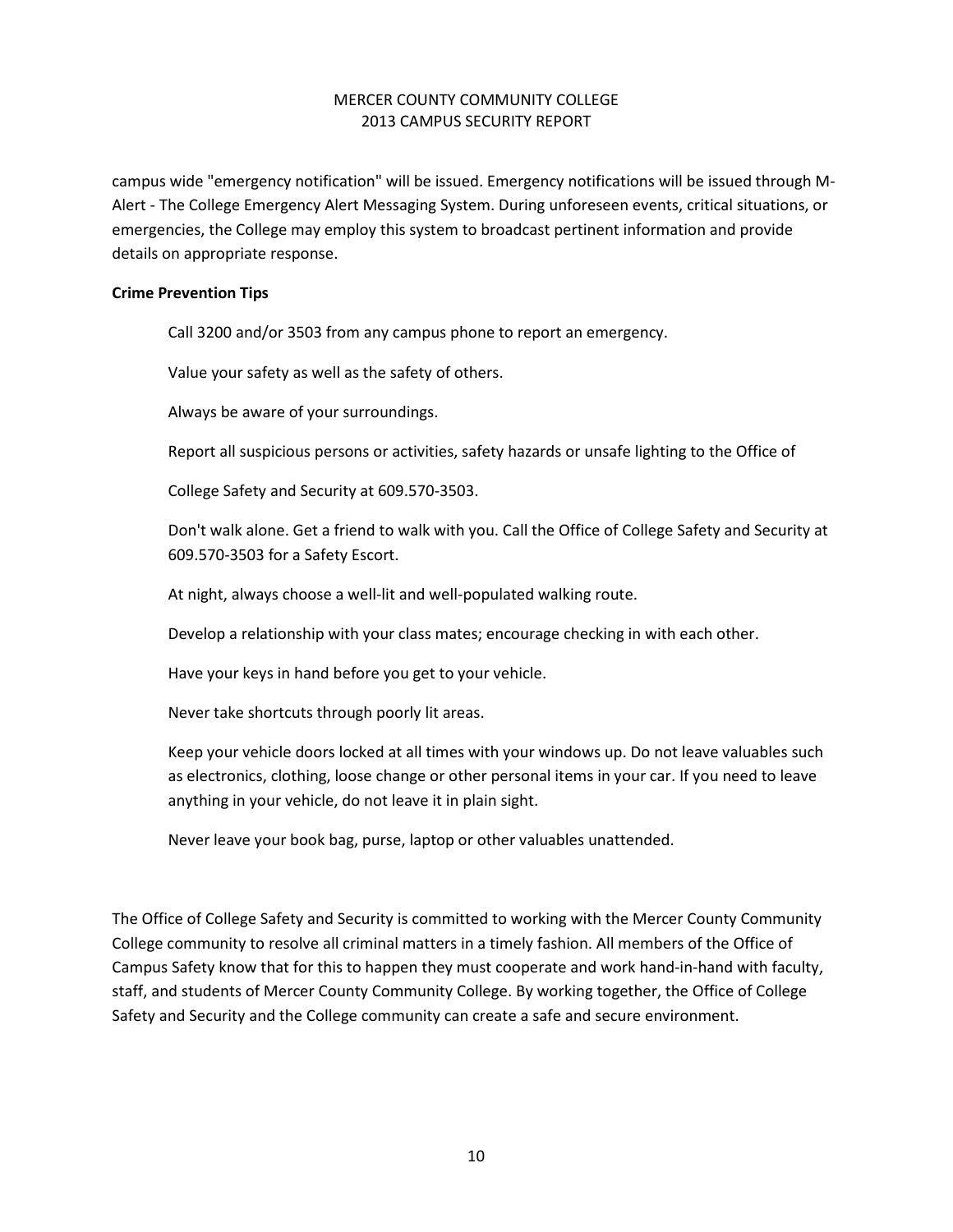# **Crime Statistics West Windsor Campus**

| <b>Offense</b>             | <b>Calendar Year</b> | <b>On Campus</b> |
|----------------------------|----------------------|------------------|
| <b>Criminal</b>            | 2012                 | $\mathbf 0$      |
| <b>Homicide</b>            | 2011                 | 0                |
|                            | 2010                 | $\mathbf 0$      |
| <b>Negligent</b>           | 2012                 | $\mathbf 0$      |
| Manslaughter/Murder        | 2011                 | $\mathbf 0$      |
|                            | 2010                 | $\mathbf 0$      |
| <b>Sex Offenses</b>        | 2012                 | $\mathbf 0$      |
| (Forcible)                 | 2011                 | $\mathbf 0$      |
|                            | 2010                 | $\mathbf 0$      |
| <b>Sex Offenses</b>        | 2012                 | $\mathbf 0$      |
| (Non Forcible)             | 2011                 | $\mathbf 0$      |
|                            | 2010                 | $\pmb{0}$        |
| <b>Robbery</b>             | 2012                 | $\mathbf 0$      |
|                            | 2011                 | $\mathbf 0$      |
|                            | 2009                 | $\mathbf 0$      |
| Aggravated                 | 2012                 | $\mathbf 0$      |
| <b>Assault</b>             | 2011                 | $\bf{0}$         |
|                            | 2010                 | $\mathbf 0$      |
| <b>Burglary</b>            | 2012                 | $\pmb{0}$        |
|                            | 2011                 | $\mathbf 0$      |
|                            | 2010                 | $\bf{0}$         |
| Arson                      | 2012                 | $\mathbf 0$      |
|                            | 2011                 | $\mathbf 0$      |
|                            | 2010                 | $\mathbf 0$      |
| <b>Motor Vehicle Theft</b> | 2012                 | $\mathbf 0$      |
|                            | 2011                 | $\mathbf 0$      |
|                            | 2010                 | $\bf{0}$         |

|                                 | <b>Calendar Year</b> |      |      |  |
|---------------------------------|----------------------|------|------|--|
| <b>Arrest For Violation Of:</b> | 2012                 | 2011 | 2010 |  |
| Liquor Law                      |                      |      |      |  |
| <b>Drug Laws</b>                |                      |      |      |  |
| <b>Illegal Weapons</b>          |                      |      |      |  |

|                                              | <b>Calendar Year</b> |      |      |  |
|----------------------------------------------|----------------------|------|------|--|
| <b>Disciplinary Actions /Judicial Refers</b> | 2012                 | 2011 | 2010 |  |
| <b>For Violations Of</b>                     |                      |      |      |  |
| Liquor Law                                   | 0                    |      |      |  |
| <b>Drug Laws</b>                             | 0                    | n    |      |  |
| <b>Illegal Weapons</b>                       | O                    |      |      |  |